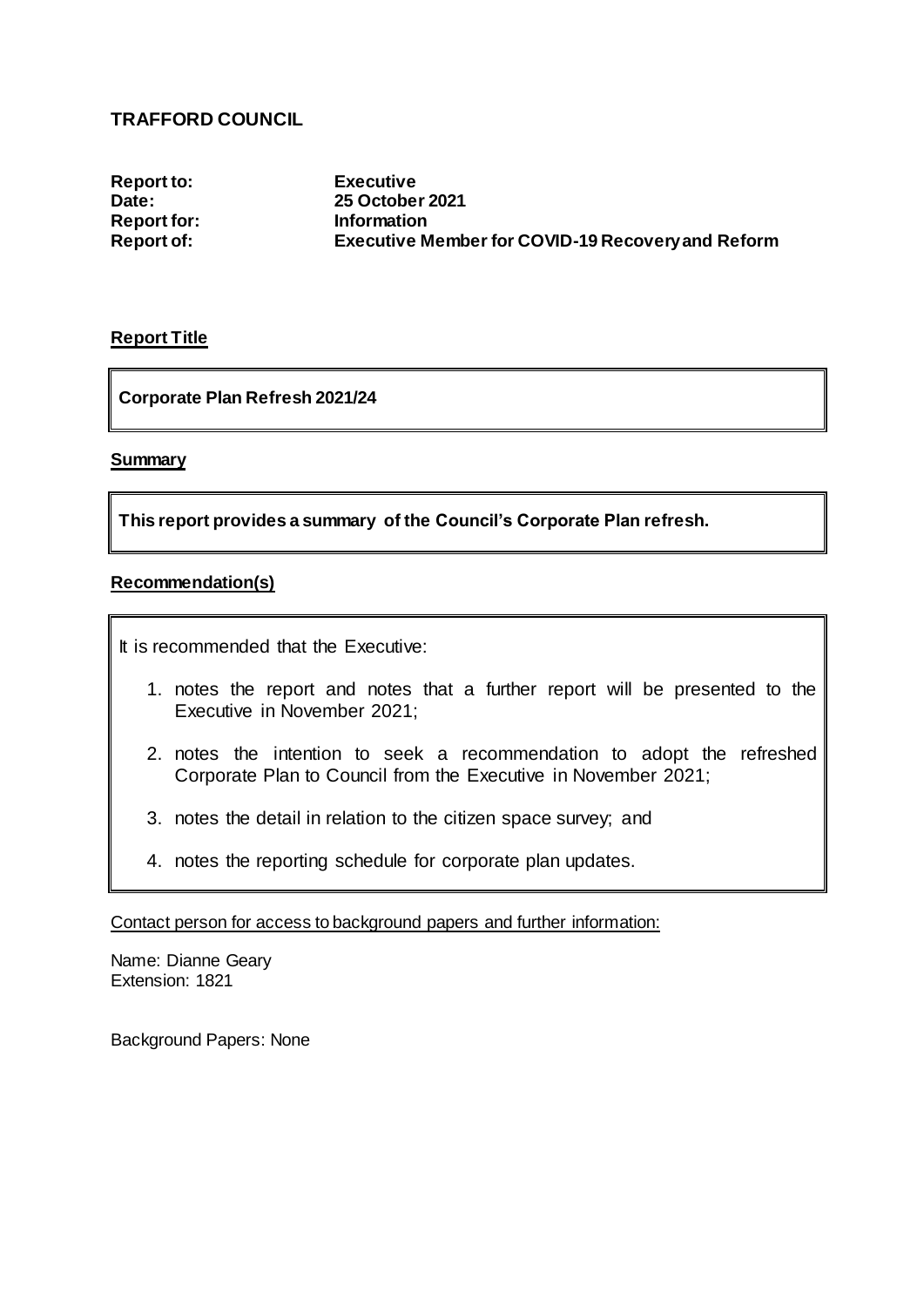*Implications:*

| <b>Relationship to Policy</b>         | The Corporate Plan 2021/22 report summarises the      |
|---------------------------------------|-------------------------------------------------------|
| Framework/Corporate Priorities        | Council's performance in relation to the Council's    |
|                                       | <b>Corporate Priorities</b>                           |
| Relationship to GM Policy or Strategy | The Corporate Plan is aligned to the GM policy and    |
| Framework                             | strategy where required.                              |
| Financial                             | <b>None</b>                                           |
| Legal Implications:                   | Legal advice is provided in relation to the Corporate |
|                                       | Plan 2021/22 as and when required.                    |
| Equality/Diversity Implications       | The Corporate Plan enables the Council to fully       |
|                                       | observe & promote equality of outcomes for service    |
|                                       | users and their families                              |
| Sustainability Implications           | The Corporate Plan is a key driver for the long term  |
|                                       | sustainability of the council and the borough         |
| <b>Carbon Reduction</b>               | The Corporate Plan is a key driver to supporting      |
|                                       | carbon reduction, delivering the Council's Carbon     |
|                                       | Neutral Action Plan and supporting the growth of the  |
|                                       | green economy.                                        |
| Resource Implications e.g. Staffing / | No direct impact                                      |
| <b>ICT</b> / Assets                   |                                                       |
| <b>Risk Management Implications</b>   | A risk management log has been developed as part      |
|                                       | of the overall governance for the Corporate Plan and  |
|                                       | this will be reviewed and updated on a regular basis  |
| Health & Wellbeing Implications       | No direct impact                                      |
| Health and Safety Implications        | No direct impact                                      |

## **1.0 Background**

- 1.1 It is three years since the Corporate Plan was approved by the Council explaining who we are as a Council, our priorities and how the council would serve the residents, businesses and communities in our borough.
- 1.2 The current Council's Corporate Plan has been monitored quarterly since that time against the following seven strategic priorities.



1.3 Almost two years have been spent dealing with the ramifications of the Covid-19 pandemic. The way the Council delivers services and provides support has changed and the Council continues to adapt to evolving events as the country responds to an ever changing national and local scene. Impacts have been felt in every part of our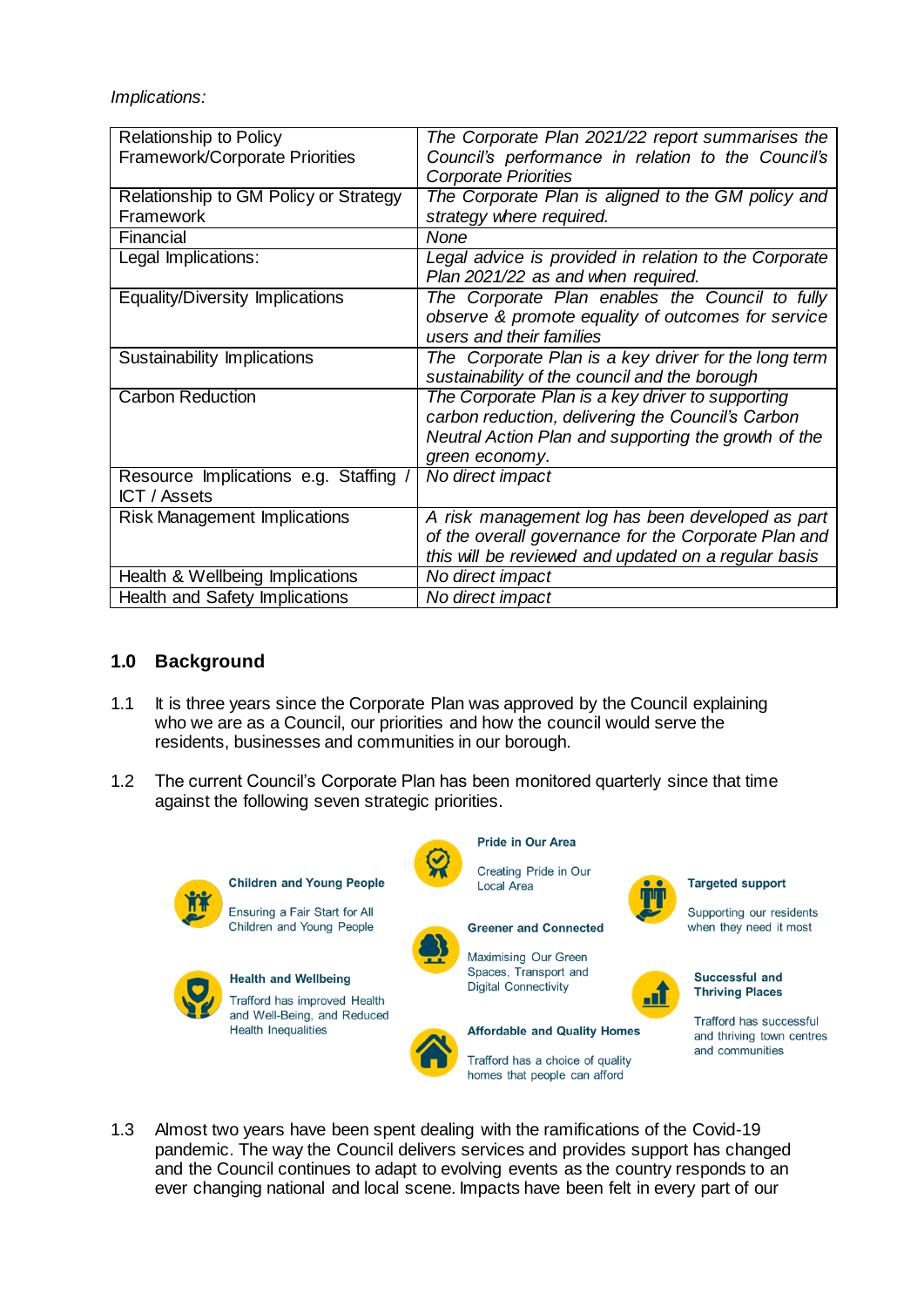operations as we looked to help our residents, communities and businesses cope with the pandemic.

- 1.4 Alongside our efforts to deal with Covid-19 have been our plans to build back better. The Council is determined that, emerging out of this pandemic, the future should be bright for everyone in Trafford – residents, businesses and communities alike. Therefore, it is timely to review our strategic priorities and the 'kind of council we want to be' and ensure there is visibility around any new emerging themes and considerations for the Council.
- 1.5 Revisiting the corporate plan also provides the opportunity to review our performance framework to be more data led and outcome focused.

## **2.0 Process of Reviewing the Corporate Plan**

- 2.1 Over a period of six months, a series of discussions were held with the Executive and Corporate Leadership Team to understand the vision for success.
- 2.2 The Executive requirements were further explored through workshops and portfolio meetings and by using a prioritisation tool a common understanding on the areas of importance was reached.
- 2.3 Additional feedback was gathered to shape the plan via:
	- Individual sessions with key expert / technical staff
	- Sharing information at the Trafford Partnership meeting
	- Presentations at Departmental Management Team meetings
	- One to One sessions with Heads of Service and Strategic Leads
- 2.4 All existing priorities were mapped across to ensure there were no omissions and consideration has been given to how our emerging priorities are mapped to the Greater Manchester priorities to ensure alignment.
- 2.5 This analysis resulted in a refreshed vision, outcomes and priorities.

## **3.0 The Refreshed Plan**

3.1 The key themes of the refreshed plan include:

# **Visible role in our community**

**Tackling inequalities in Trafford** 

Arts, culture and leisure Health and Social Care Managing councils finances while delivering quality public service

**Strengthening our communities Leading Trafford out of the pandemic** 

# **Improving our places**

**Securing a green recovery Education Children and Young People Sustainable transport and road safety**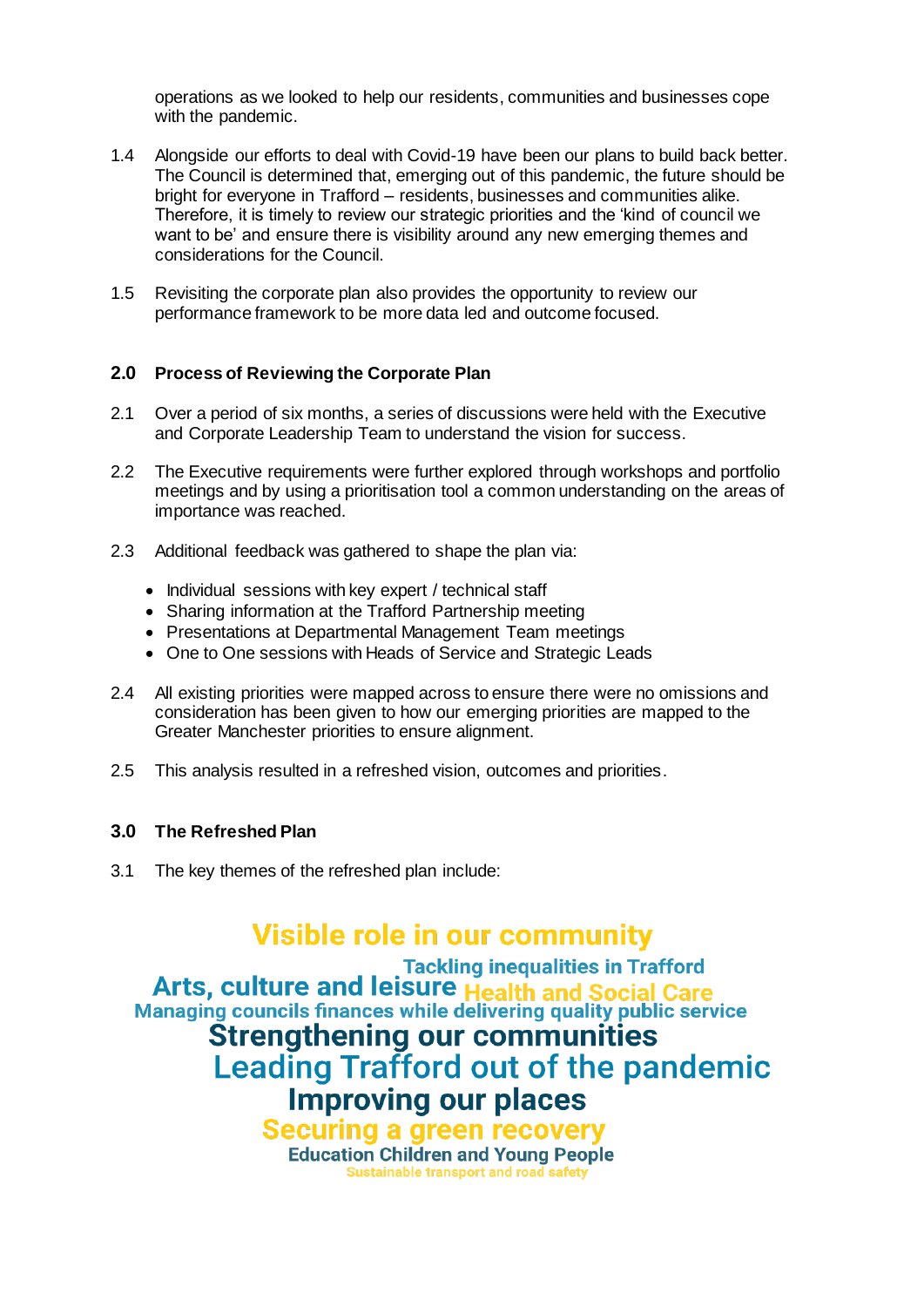#### 3.2 The new vision for Trafford is:

#### *Trafford - where all our residents, communities & businesses prosper*

- 3.3 The key outcomes are:
	- All our residents will have access to quality learning, training and jobs
	- All our communities will be happy, healthy and safe
	- All our businesses and town centres will be supported to recover and flourish for the benefit of everyone
- 3.4 The refreshed priorities are outlined below:

#### **Reducing health inequalities**

*Working with people, communities and partners, particularly in deprived areas, to improve the physical and mental health of our residents*

## **Supporting people out of poverty**

*Tackling the root causes to prevent people from falling into poverty, and raising people out of it*

#### **Addressing our climate crisis**

*Leading the way in our region's response, reducing our carbon footprint and tackling the impact of climate change* 

#### **Being a more open and accessible Council**

*Making sure the way we serve our borough is built around the needs of residents, businesses and communities*

**Making best use of our resources to deliver quality services**

*Deliver the right services at the right time for people through a skilled and diverse workforce, targeted investment and better partnership working*

#### 3.5 Rationale for the priorities is summarised below:

- Healthcare has always been important and the pandemic has starkly shown how inequalities in health must be addressed. The emerging and new ways of delivering our health and social care services also require reflection on our priorities for Trafford.
- The Trafford Poverty Strategy sets out our vision and our guiding principles for tackling poverty. The pandemic has resulted in increased need, and the Council and partners have been working hard to find ways to maintain and increase support for those facing financial hardship. Poverty is an issue for tackling and preventing people from falling into poverty must be a priority.
- At the same time the importance of responding to the climate emergency, which Trafford declared in 2018, is a key priority. Since that time, the world has witnessed more extreme and uncertain weather – floods, droughts, rising seas and rising temperatures. Trafford can lead the way locally and regionally with our Carbon Action Plan, the promotion of cycling and walking, low carbon housing and clean air to improve the health of our children.
- All actions as a Council come at a time when we are being asked to do more with less. So the focus is on making the best of our resources. That means acknowledging the changing role of the community, Voluntary, Community, Faith and Social Enterprise (VCFSE) groups. Pandemic experiences have shown the importance of working well with partners to deliver joined-up and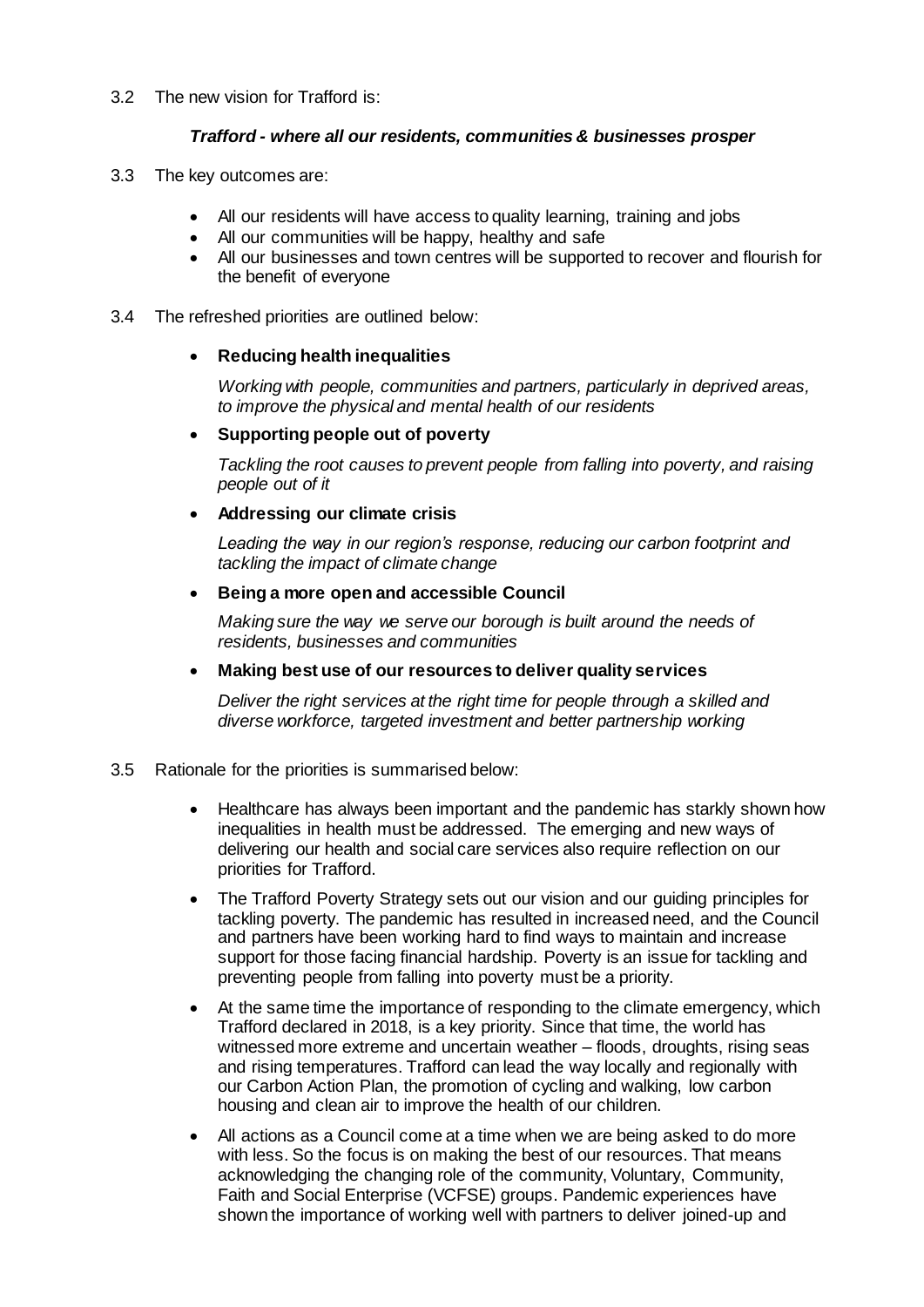comprehensive services. Therefore the focus will be on developing even closer links to develop innovative and collaborative approaches to meet local challenges.

- It is important that people can access services online quickly and efficiently and at a time convenient to them, so it is vital to make better use of technology to deliver the right services at the right time.
- The way teams have reacted to the pandemic and how we can work better is reflected in our refreshed priorities, so that we better serve the changing needs of our borough.
- 3.6 Each priority will have a set of 'we will' statements. These statements will clearly state the intent and what the council will do to reach its outcomes and vision and deliver on the priorities. The 'we will' statements are in draft form subject to engagement with during October and November as described below.

## **4.0 Communications and Engagement**

- 4.1 To raise awareness and wider understanding of our refreshed Corporate Plan it is important that residents, businesses, communities and partners are aware of the changes to the corporate plan, understand the reasons for the changes and understand how the changes will benefit them.
- 4.2 To assist with this engagement an online survey will be available, using the citizen space online tool. The purpose of the survey is to seek feedback on which of the priorities matter and to test the definitions and understanding of each priority. Feedback is sought on the 'we will' statements and any other areas to consider and will be included in the final version of the plan.
- 4.3 Once the feedback is analysed and any changes completed the corporate plan will be relaunched using a variety of channels – media press release, website, internal presentations and externally with partners, videos for each priority - all supported by social media to demonstrate how we are working together for the good of the borough.
- 4.4 Communication and engagement will continue on an ongoing basis for the duration of the plan.

## **5.0 Governance**

- 5.1 The corporate plan will continue to be reviewed quarterly with an annual report summarising key achievements to the Executive. Regular performance monitoring ensures that Executive and the Corporate Leadership Team can take necessary action to keep performance on track and aligned to the priorities.
- 5.2 The performance measures will reflect the Council's ambitions and priorities with a direction of travel set for each measure to indicate if the performance is making progress towards the objective. Many of the measures reflect a wider population health outcome and data can only be captured once a year. Where data is captured quarterly it will be reported with the direction of travel. Please see Appendix 1 for a sample list of measures for each priority that is under consideration, further work to refine these is required.
- 5.3 A brief summary of performance for the measures will be provided in the reports to explain if performance has improved, deteriorated or remained the same avoiding the need for detailed exception reports. Quarterly reports will focus on objectives and key results (OKR) to help track outcomes and we will make greater use of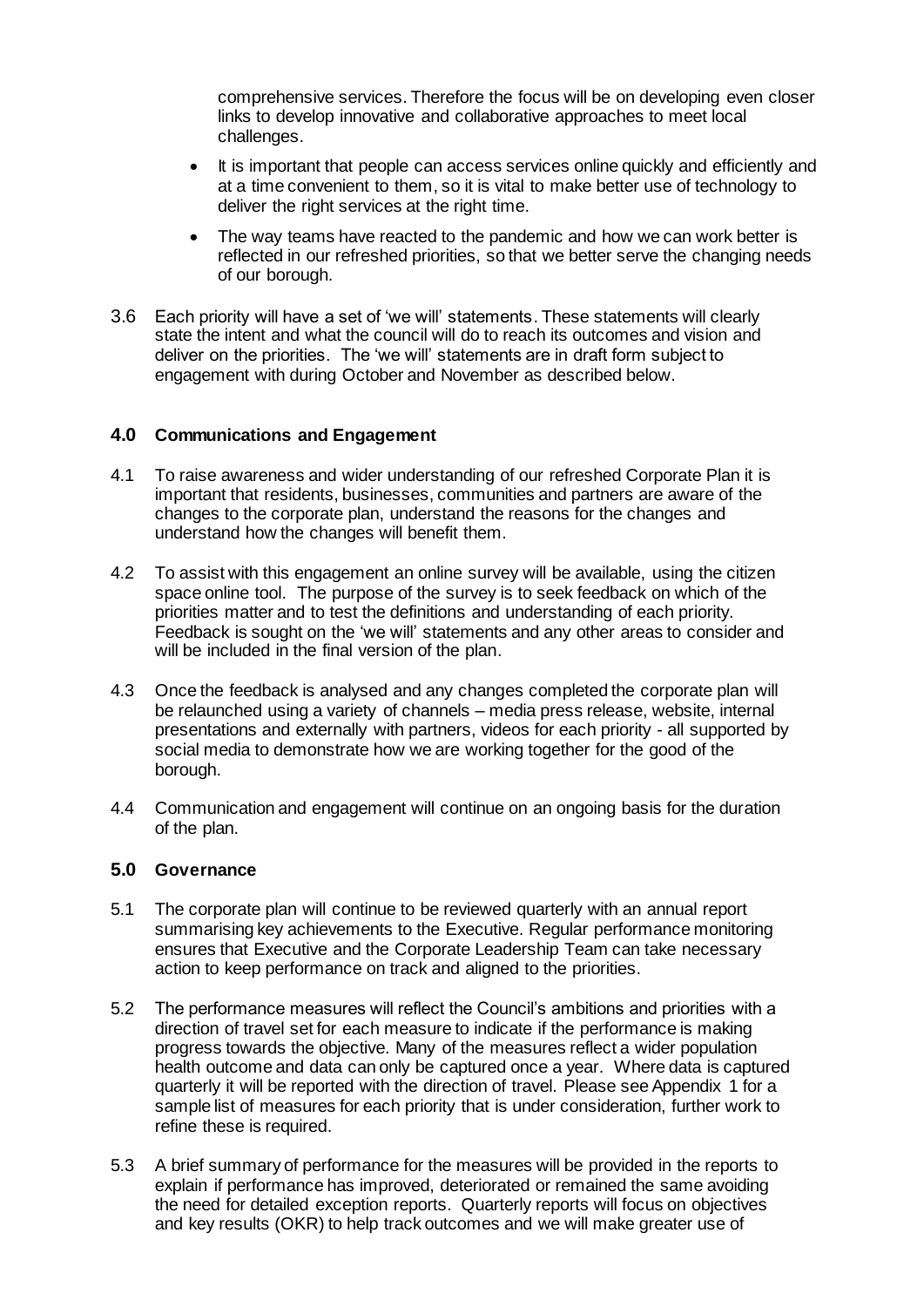visualisation methods i.e. dashboards and case studies will be prepared to understand where new strategies are having an impact on the borough and supporting some of the far-reaching goals.

- 5.4 Resident and customer feedback needs to form a greater part of the delivery of the refreshed plan and we will continue to look for innovative and creative ways to do this and incorporate into the governance process.
- 5.5 It is anticipated that the refreshed corporate plan will be launched in December 2021 subject to a final report to Executive, a recommendation to adopt the refreshed Corporate Plan from the Executive; and the adoption of the refreshed corporate plan by Council in November 2021 and 2021/22 quarter 2 reporting will be developed based on the revised priorities. Quarter 1 performance (October Exec) will reflect the current priorities and identified measures and is subject to a separate report.

#### **6.0 Recommendations**

It is recommended that the Executive:

- 6.1 notes the report and notes that a further report will be presented to the Executive in November 2021;
- 6.2 notes the intention to seek a recommendation to adopt the refreshed Corporate Plan to Council from the Executive in November 2021;
- 6.3 notes the detail in relation to the citizen space survey; and
- 6.4 notes the reporting schedule for corporate plan updates.

**Finance Officer Clearance: GB**

**Legal Officer Clearance: DS**

## **DEPUTY CHIEF EXECUTIVE & CORPORATE DIRECTOR'S SIGNATURE***:* **Sara Saleh**

To confirm that the Financial and Legal Implications have been considered and the Executive Member has cleared the report.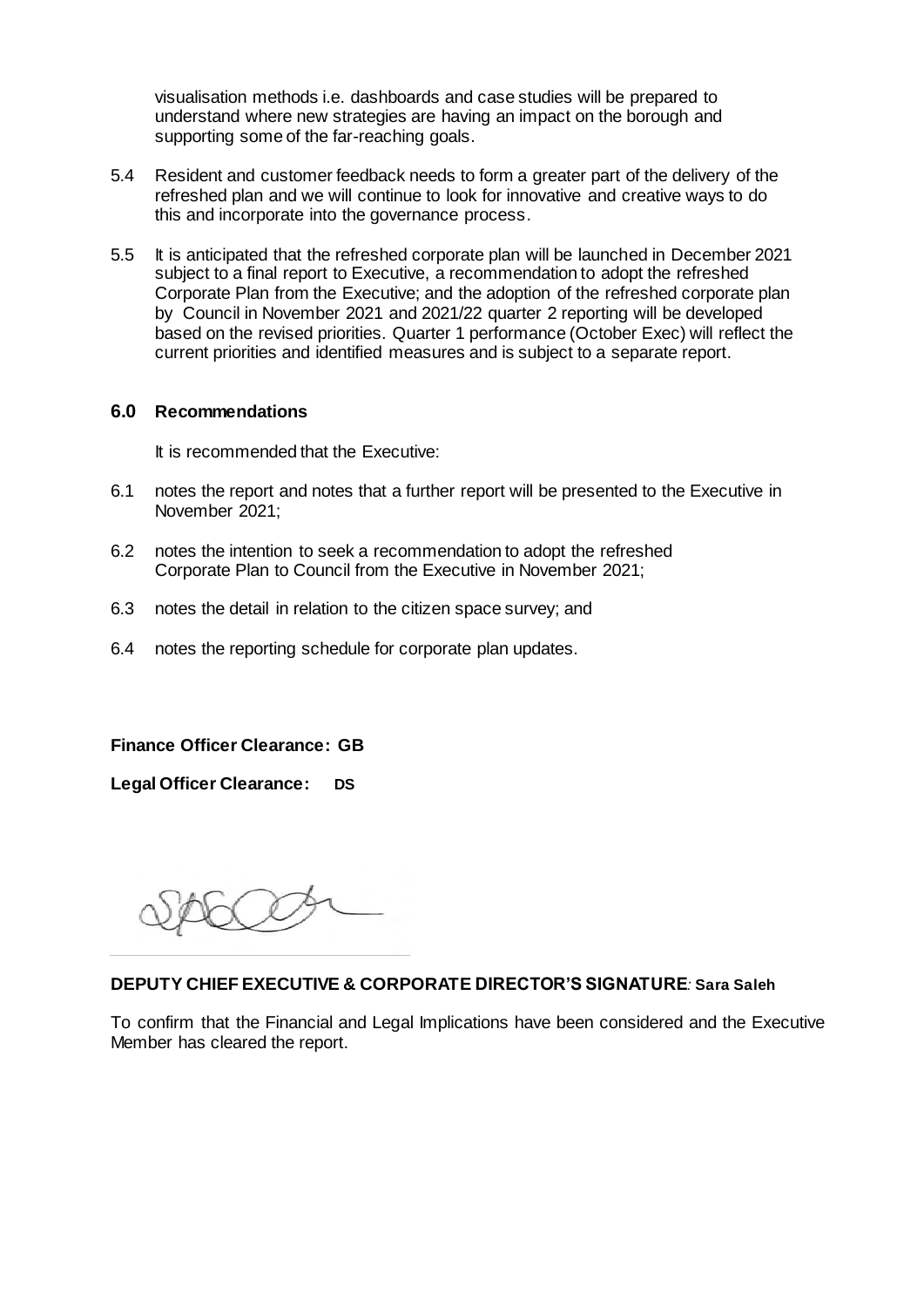# **Appendix 1: Corporate Plan Refresh Sample Measures**

| <b>Priority</b>                 | <b>Indicators</b>                                         | <b>Frequency of publication</b> |
|---------------------------------|-----------------------------------------------------------|---------------------------------|
|                                 |                                                           |                                 |
|                                 |                                                           |                                 |
| <b>Addressing</b>               | Borough wide CO <sub>2</sub> e                            | Bi-Annually (last published     |
| our climate                     | emissions continue to                                     | 2019)                           |
| <b>crisis</b>                   | decline                                                   |                                 |
|                                 | More electric charging points                             | Annual                          |
|                                 | (ultra-fast ones,                                         |                                 |
|                                 | specifically?)                                            |                                 |
|                                 | Steady/increasing % of                                    | Quarterly                       |
|                                 | household waste which is                                  |                                 |
|                                 | collected for recycling                                   |                                 |
|                                 | Higher number of staff                                    | Annual                          |
|                                 | trained in carbon literacy                                |                                 |
|                                 | (certified 'Carbon Literate'                              |                                 |
|                                 | employees)                                                |                                 |
|                                 | Air quality remains within                                | Hourly/daily (depending on      |
|                                 | legal limits at all times (NO2<br>and PM10-A56 monitoring | pollutant being measured)       |
|                                 | station)                                                  |                                 |
|                                 | Reduction in annual mean                                  | Annual                          |
|                                 | concentration of nitrogen                                 |                                 |
|                                 | dioxide (NO2)                                             |                                 |
|                                 |                                                           |                                 |
|                                 | Active travel (GM Survey)                                 | Annual                          |
|                                 |                                                           |                                 |
| Being a more                    | More libraries loans (digital                             | Quarterly                       |
| open and                        | and physical)                                             |                                 |
| accessible                      | Shifting enquiries to online                              | Quarterly                       |
| council                         | reduce call volume)                                       |                                 |
|                                 | Case studies - consultations,<br>community engagement,    | Quarterly                       |
|                                 | service re-design                                         |                                 |
|                                 | Timeliness of FOI requests                                | Quarterly                       |
|                                 | Improve residents' digital                                | Quarterly                       |
|                                 | access via device lending                                 |                                 |
|                                 | scheme                                                    |                                 |
| <b>Making best</b>              | Encourage local                                           | Annual                          |
| use of our                      | value/investment in Trafford                              |                                 |
| resources to<br>deliver quality | - more insourcing                                         |                                 |
| services                        | Increase % of 'social value'                              | Quarterly                       |
|                                 | spending (as % of total                                   |                                 |
|                                 | tendering/contracting)                                    |                                 |
|                                 |                                                           |                                 |
|                                 | Number of housing                                         | Quarterly                       |
|                                 | completions                                               |                                 |
|                                 | Percentage of council tax                                 | Quarterly                       |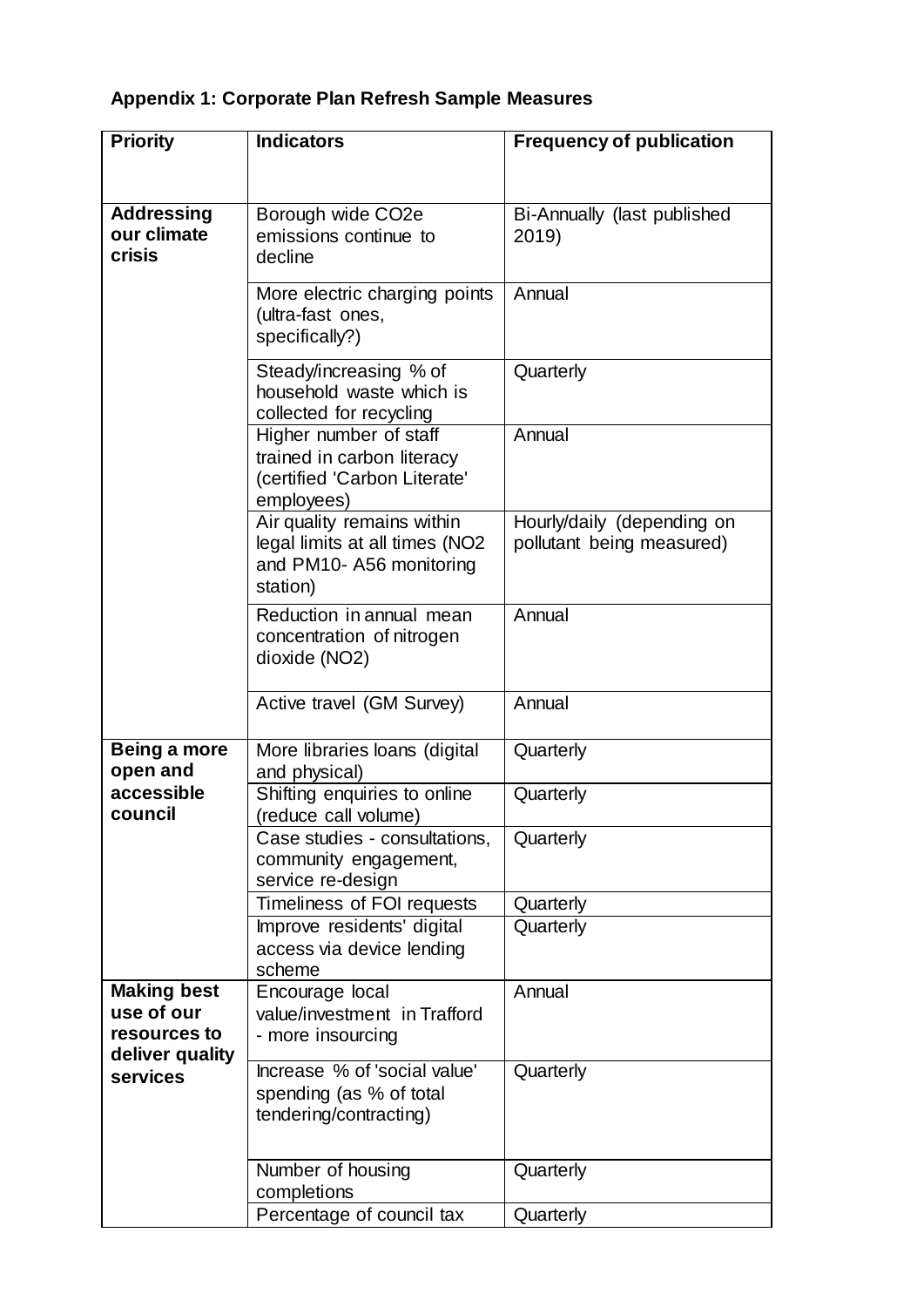|                     | collected                      |                             |
|---------------------|--------------------------------|-----------------------------|
|                     | Percentage of major            | Quarterly                   |
|                     | planning applications          |                             |
|                     | processed within timescales    |                             |
|                     | Percentage of highway          | Quarterly                   |
|                     | safety inspections carried     |                             |
|                     | out in full compliance with    |                             |
|                     | agreed programme               |                             |
|                     | <b>Business support/town</b>   | Quarterly                   |
|                     | centre development- case       |                             |
|                     | studies                        |                             |
|                     | More adopted streets and       | Quarterly                   |
|                     | paths scored at grade B or     |                             |
|                     | higher (road tidiness)         |                             |
| <b>Reducing</b>     | Reduce the % of                | Annual (Children 19/20)     |
| health              | adults/children who are        | Bi-Annually (Adults- 19/20) |
| <b>inequalities</b> | classified as overweight or    |                             |
|                     | obese                          |                             |
|                     | Percentage of adults and       | Annual (May 19/20 latest    |
|                     | children who are active/fairly | published)                  |
|                     | active/inactive                |                             |
|                     |                                |                             |
|                     | Under 75 mortality rate from   | Bi-Annual (2017-19 latest   |
|                     | causes considered              | published)                  |
|                     | preventable                    |                             |
|                     | Healthy life expectancy (by    | Annual (2019 latest         |
|                     | deprivation quintile and       | published)                  |
|                     | gender)                        |                             |
|                     |                                |                             |
|                     | Proportion of five year old    | Bi-Annual (2018/19 latest   |
|                     | children with experience of    | published)                  |
|                     | visually obvious dental        |                             |
|                     | decay                          |                             |
|                     | Depression (recorded           | Annual (2019/20 latest      |
|                     | prevalence age 18+)            | published)                  |
|                     |                                |                             |
|                     |                                |                             |
|                     | Smoking routine/manual         | Annual (2019 latest         |
|                     | workers vs general             | published)                  |
|                     | population (inequality in      |                             |
|                     | smoking rates)                 |                             |
| <b>Supporting</b>   | Reduction in those receiving   | <b>Monthly</b>              |
| people out of       | Universal Credit and the       |                             |
| poverty             | <b>Claimant Count</b>          |                             |
|                     |                                |                             |
|                     | Higher number of people        | Quarterly                   |
|                     | prevented from becoming        |                             |
|                     | homeless                       |                             |
|                     | Increase the number of         | Quarterly                   |
|                     | affordable housing             |                             |
|                     | completions                    |                             |
|                     | Reduction in % of children in  | Annual                      |